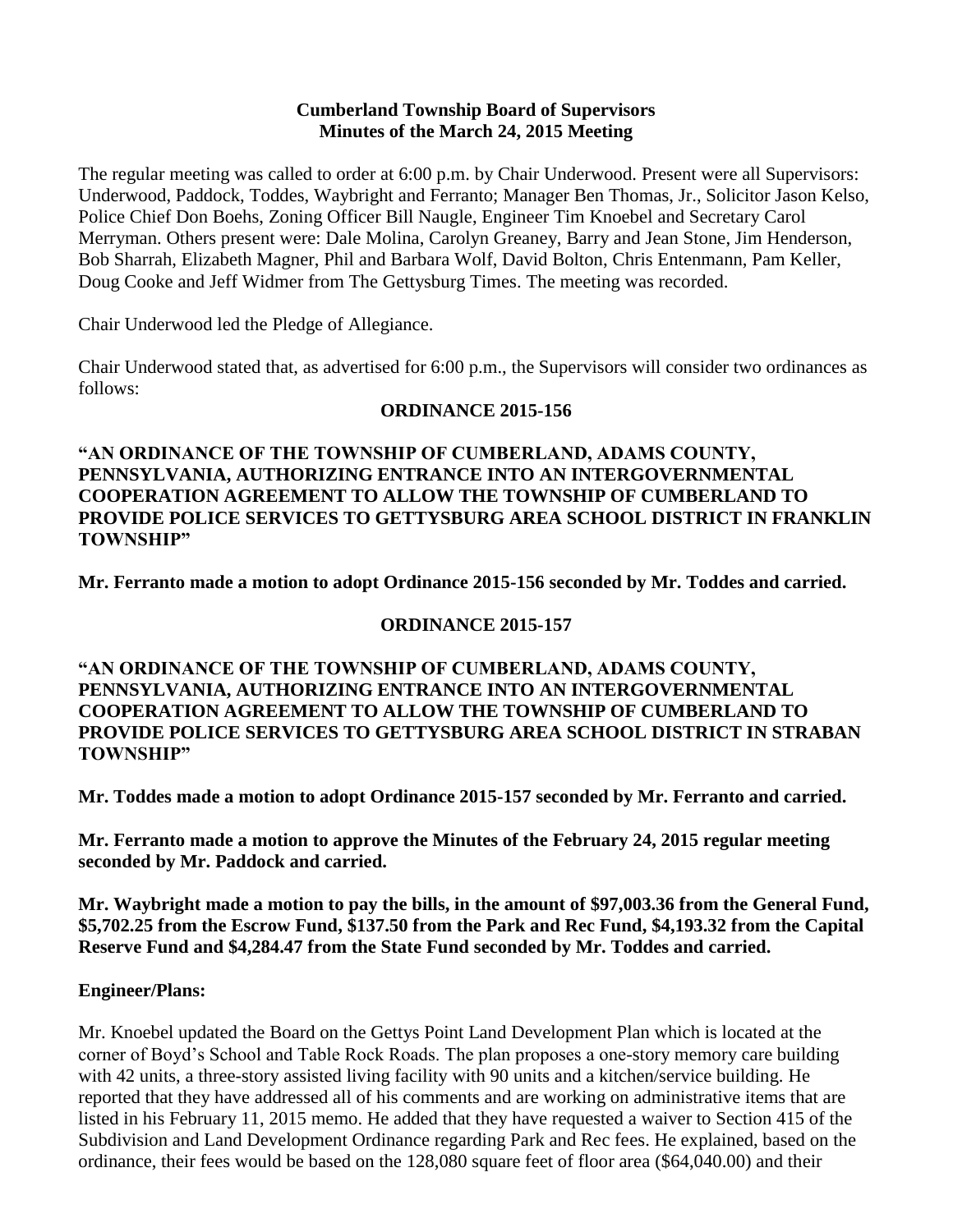request is to base their fee on the building area; a total of 66,180 square feet (\$33,090.00.) Mr. Thomas reported that after his researching of the ordinance and review by the Solicitor the recommendation is to deny the request. **Mr. Toddes made a motion to deny Harvest Investment Group, LLC's November 24, 2014 request for reduction of the recreation fee seconded by Mr. Waybright and carried.** 

Mr. Knoebel also reported that the Philip and Barbara Wolf plan is located on the corner of Willoughby Run Road and Blackhorse Tavern Road and proposes the subdivision of a 10.881 acre parcel from a parent tract of approximately 146 acres. The proposed new lot is being created for a single-family dwelling and there is a Sewage Planning Module that will also need approval to be forwarded to PaDEP. **Mr. Waybright made a motion to approve the Sewage Planning Module seconded by Mr. Toddes and carried. Mr. Paddock made a motion seconded by Mr. Waybright and carried to approve the Philip and Barbara Wolf Final Subdivision Plan.** 

Mr. Knoebel also updated the Board on the following:

- St. Francis Xavier has gotten approval from Columbia Gas Transmission to move forward on the intersection improvements and they are getting everything to PennDOT for their permit. He added that they were granted an extension to have this work completed by August 3, 2015 and they hope to start the work around the second week of June.
- They have installed all of the sewer lines and storm drainage at Misty Ridge and will be working on the installation of the water lines and curbs.
- He will be taking a look at the roads in Cannon Ridge before they move forward with paving because of the bad winter that we had.
- He was notified by the Keller's that they are going to begin work on the second poultry barn in April.
- Sidewalks for the Gettys Point project were discussed and there is an easement provided. Mr. Sharrah added that grading has been done for easier construction. Mr. Thomas stated that the developer's agreement should contain the language that triggers the construction at the appropriate time.

**Visitor –** Mr. John Philips representing the "Barnstormers" at the Gettysburg Regional Airport presented a Power Point presentation. He reported that the runway is in very good shape, but there is a general lack of repair to the buildings and access roads. He added that the airport is unattended so only "locals" can get fuel there and they are in danger of losing that fuel. He reported that there is a good possibility that they will be getting a commercial tenant (Frederick Flight Center) at the airport that will bring jobs, boost the local economy and bring the airport out of its "decay". Mr. Philips asked the Board for their support; specifically by contacting Susquehanna Area Regional Airport Authority (SARAA) and support having Frederick Flight Center here at Gettysburg Airport, restore the Airport Hazard Zoning, incorporate the airport in the Central Adams Joint Comprehensive Plan and formally request a seat on the SARAA Board of Directors.

# **Public Comment:**

Mr. Doug Cooke, representing the Cumberland Township Historical Society (CTHS), presented the mission and goals of the CTHS Preservation Committee including the identification of unprotected historically significant sites, developing supporting documentation and historical facts, public education, identifying threats and advocating for the protection of these sites.

Mrs. Jean Stone, 1745 Mummasburg Road, presented written and oral questions regarding the Keller Poultry Project: installation of a fence along the side of the existing building and approval of an updated Nutrient Management Plan by the Adams County Conservation District to "convert their existing layer operation...to an organic operation allowing the birds to have access to fenced in outside areas when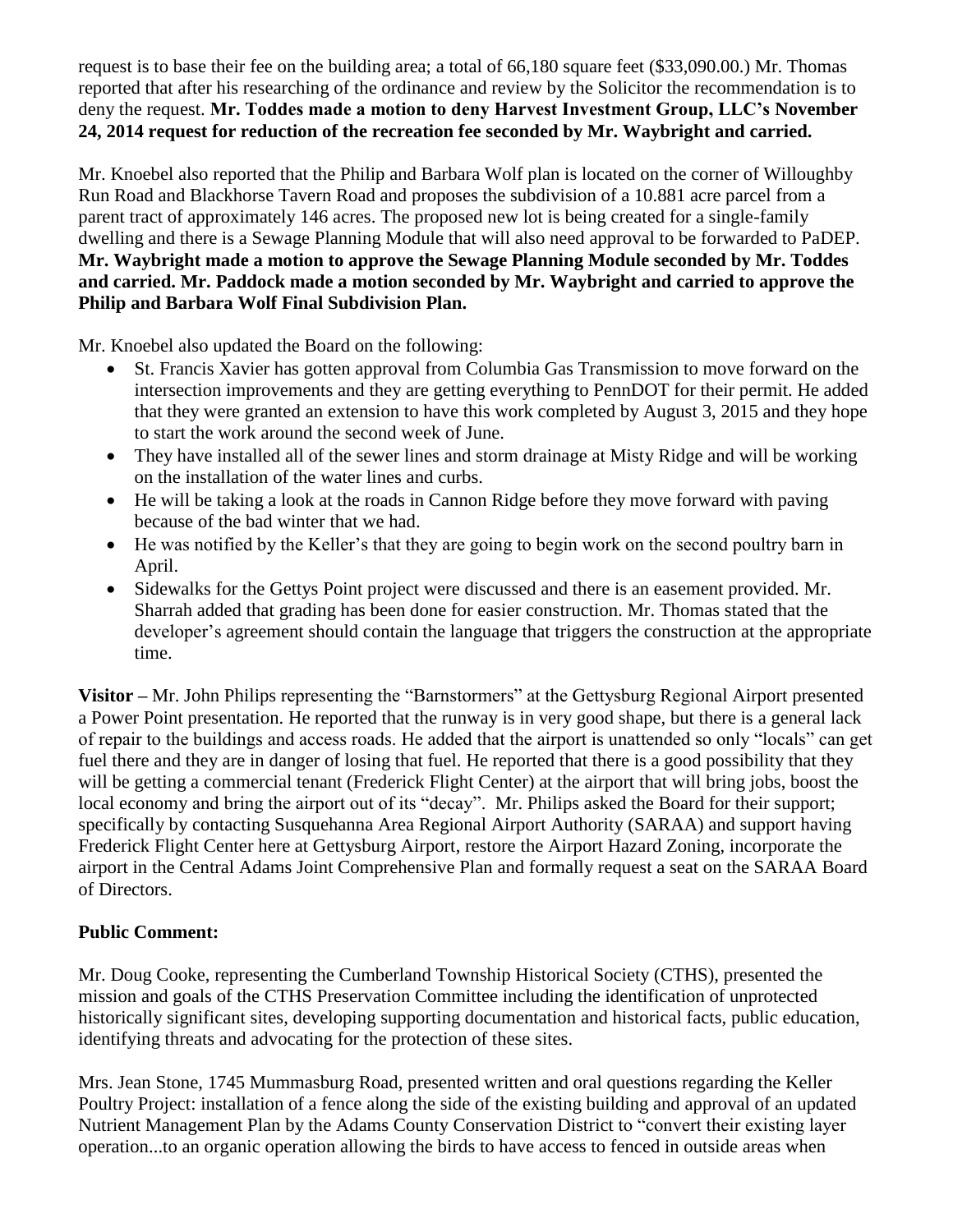conditions are favorable." Mrs. Stone asked why this information was not included in the update on the Keller project given by Mr. Knoebel. Mrs. Stone's questions also included the 200 foot setback requirement set forth in the Zoning Ordinance's Manure Management Plan when wastes are stored outside and whether periodic inspections are being made by the Zoning Officer to verify that the conditions of the plan have been met and continue to be in compliance. Solicitor Kelso stated that pending enforcement actions cannot be discussed in public so no response was given by the Board at that time. Mr. Thomas added that an investigation in ongoing.

Mr. Barry Stone, 1745 Mummasburg Road, asked the Board if they did not care to make a comment and Solicitor Kelso reiterated that the Board cannot discuss the matter. He added that they never get answers to their questions and the Township states that there is a bond to cover the work. He stated that he feels that the Township is not enforcing their ordinances and that there are consequences for that.

Mrs. Elizabeth Magner, 470 Belmont Road, asked Mr. Phillips if the potential students that would be coming to the Gettysburg Airport would be investigated and he assured her that they would. She also asked if anyone is overseeing the prices being charged by Comcast because she thought that the representative that was at the Township meeting several years ago stated that the price would not go up. Chair Underwood stated that she believes that their prices are federally regulated. Mrs. Magner also commented on the Keller Poultry project and the chickens being considered "organic" with the addition of the fence.

Mr. David Bolton presented a revised resolution in support of the Industrial Hemp cultivation clarifying that the THC concentration is not more than .3% on a dry weight basis and that they are trying to initiate the pilot studies through the State Department of Agricultural and Universities rather than trying to legalize the market at this time.

Mr. Chris Entenmann, 389 Belmont Road, asked if Mr. Keller checked with the Township about allowing the chickens to go outside of the building. Mr. Thomas affirmed that the Township did not receive any information in this regard and reiterated that they are actively investigating the situation.

## **Police Report:**

Police Chief Don Boehs presented a written and oral report of police activities for the month of February including; 300 complaints, 72 traffic stops, 44 combined arrests, 10 traffic accidents, 4 targeted enforcements and 11,583 patrol miles. He added that they assisted other agencies 11 times and they were assisted three times. Chair Underwood also acknowledged the promotion of Ryan Eiker to Patrolman First Class.

### **Active Business:**

Mr. Thomas reported that the Township has received a request from Bernard Yannetti, Esquire, on behalf of Gettysburg Bike Week, for a letter to go with their PennDOT paperwork stating that the Township has no objection to their parade route for the Gettysburg Bike Week Parade to be held on July 11, 2015. He added that a letter has been drafted indicating that the Township has no objection subject to receipt and approval of the Special Event Permit, Indemnification, Assumption and Reimbursement Agreement. **Mr. Toddes made a motion to approve the letter for Gettysburg Bike Week seconded by Mr. Waybright and carried.**

Mr. Thomas also reported that a letter has been drafted to Ed W. Clark, Superintendent of the Gettysburg National Military Park, recommending that Alan Ferranto be appointed to the Gettysburg National Military Park Advisory Commission for a three-year term, as requested by Superintendent Clark's February, 17, 2015 letter to the Township. **Mr. Paddock made a motion to approve the letter**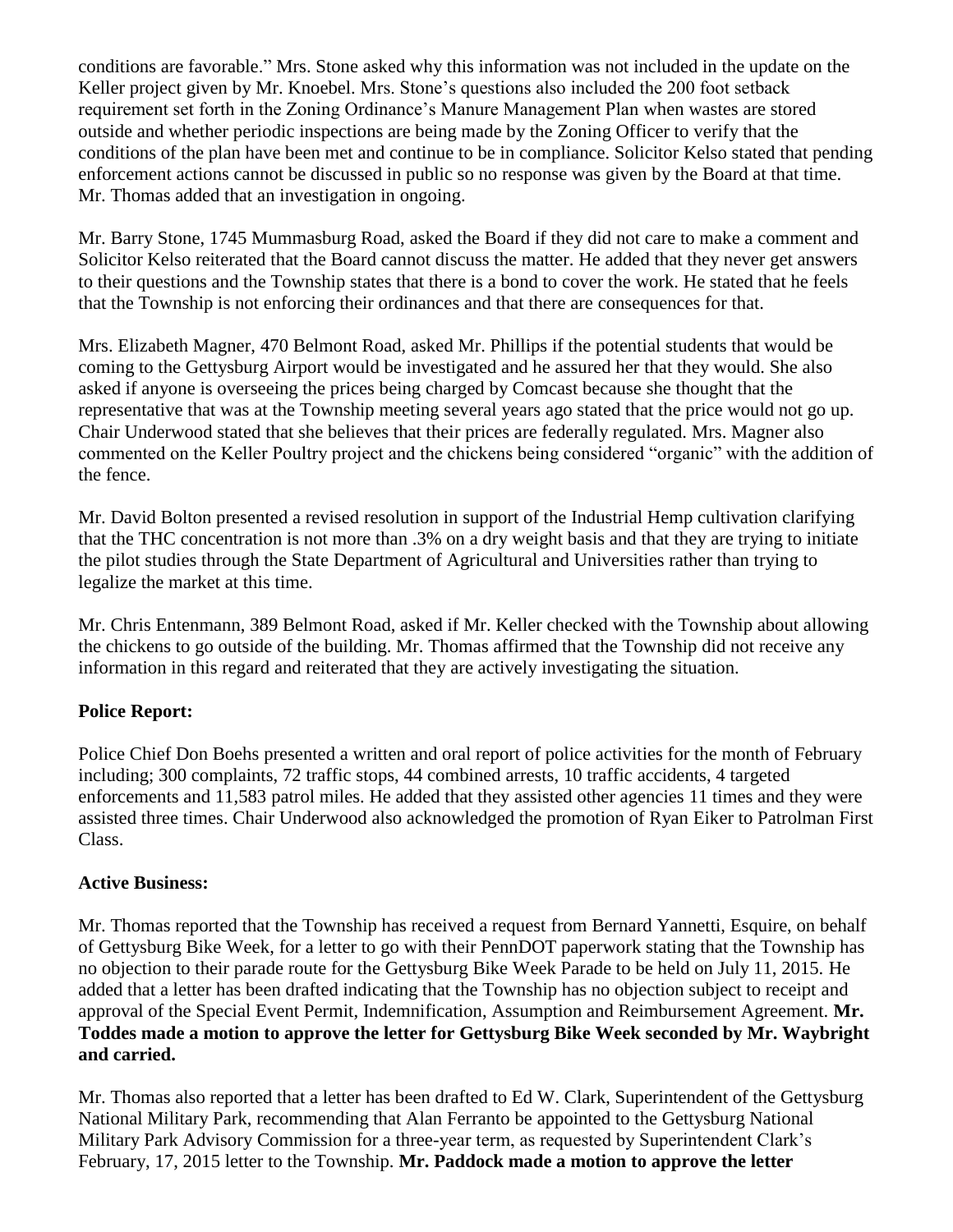#### **recommending Alan Ferranto for appointment to the Advisory Commission seconded by Mr. Toddes and carried.**

Mr. Thomas reported that the Township is in need of a 2015 Zoning Hearing Board Solicitor. He added that the Township was notified by Chester Schultz (who has served in this capacity for many years) that he will be retiring and can no longer serve in this capacity. Mr. Thomas asked for the Board's approval to solicit for a replacement and the Board was in agreement.

Mr. Thomas also reported that the 90-day time limit for recording of the Adams Electric Plan has expired and re-approval is needed. He added that there is a \$52.00 fee for this action. The Board agreed to this action.

Mr. Thomas asked to table review of the cost to update the "Space Utilization Study" for the Administrative / Police facilities and future road maintenance projects and funding so that he may review the two items with the Finance Committee meeting being held next week.

Mr. Thomas reported that the Township received preliminary information that Cumberland Township has been placed on the Draft MS-4 Requirement Table for having regulated small municipal separate storm sewer systems (MS4s.) Mr. Knoebel stated that they have been working with this for years, it is an ongoing process, mapping will be one of the bigger expenses and perhaps Adams County Office of Planning and Development could assist with that.

Mr. Thomas reported that the Township has received a resolution for adoption of the Adams County 2015 Hazard Mitigation Plan. He added that the Plan has been approved by FEMA, but also must be approved by every municipality in the county. Mr. Thomas suggested that this item be placed on the April 9, 2015 workshop agenda so the Board has some time to review the plan.

### **Solicitor: No report – Executive Session items only**

#### **Committee Reports and comments from Board Members:**

Planning and Zoning (Joint Comprehensive Plan) – It was suggested by Mr. Paddock that Ellen Dayhoff, Administrator, Agricultural Land Preservation Program for Adams County attend a public meeting to present further information to the Board and residents regarding Township participation in Agricultural Land Preservation. The Board agreed to have her attend the April  $28<sup>th</sup>$  meeting if available.

Finance – meeting next week

Economic Development – no report

Public Safety – meeting next week

Highway Administration – no report

CTA – Gettys Point and Adams Electric discussed, reports on plants that go to PaDEP, two new board members are doing well

Park and Recreation – still working on Comprehensive Plan, leagues are starting, field work needed, checking on Act 33 money and Hall of Fame has been moved out to the park. Cumberland Township has paid their 2015 allocation to GARA.

Grand History Trail – they have had several meetings, the trail runs from Washington D.C. all the way to